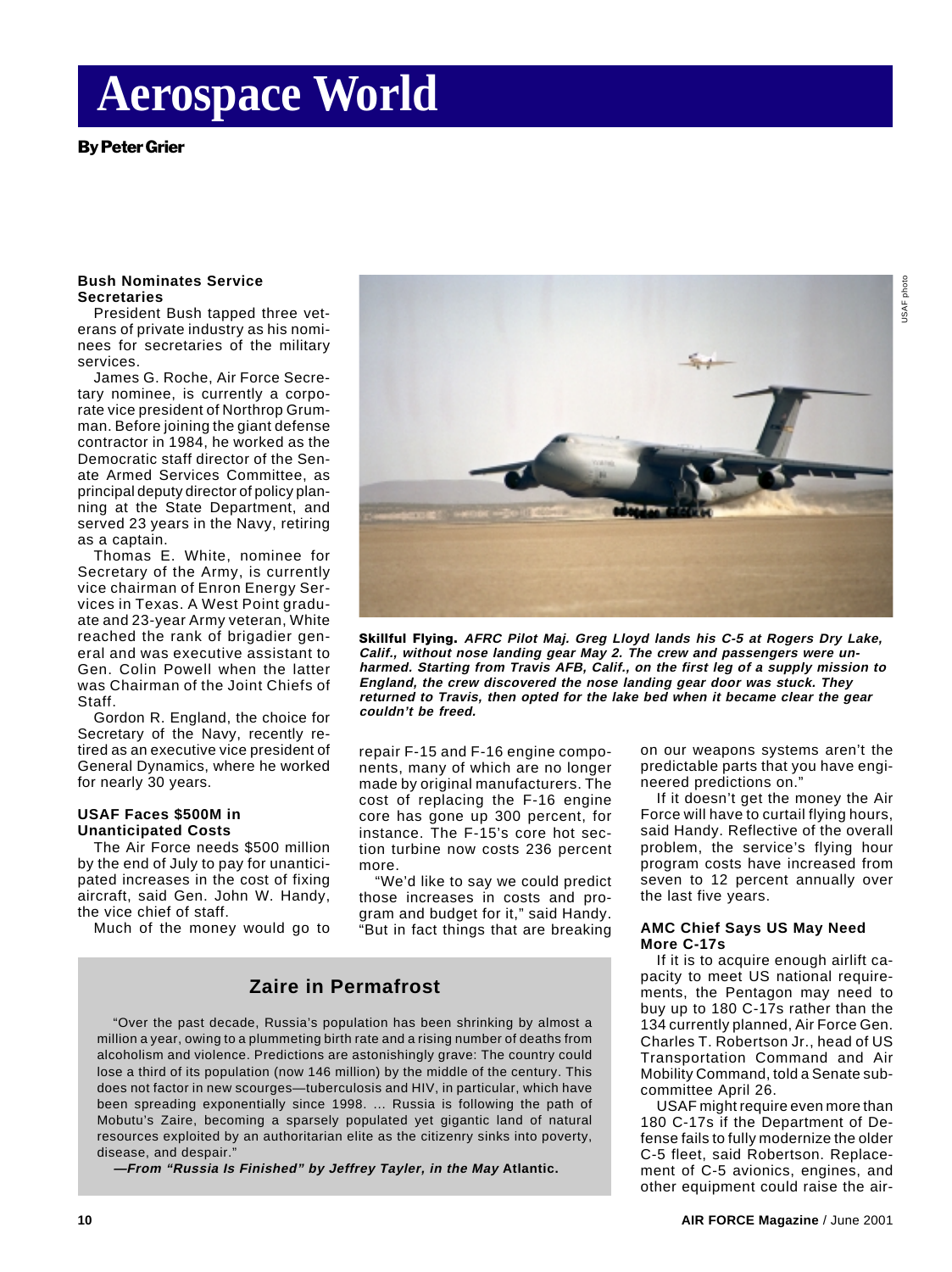## **Rumsfeld Makes Air Force Lead Service for Space**

The Air Force will become the lead military service for space activities, but the idea of a separate space service remains one for debate, Defense Secretary Donald H. Rumsfeld announced in May.

Rumsfeld offered the Pentagon's official response to the recommendations of the Commission to Assess United States National Security Space Management and Organization—usually referred to simply as the Space Commission.

Rumsfeld announced 14 steps he would take to strengthen America's military space capabilities, chiefly by streamlining the space bureaucracy. He accepted nearly all of the commission's findings, which is not surprising, given that he served as the panel's chairman until President Bush tapped him to become Defense Secretary. (See "The Space Commission Reports," March, p. 30.)

Rumsfeld, at a Pentagon press conference, said the streamlining moves were necessary because "more than any other country, the United States relies on space for its security and well-being." The steps, he said, will sharpen the military's focus on space and help discourage adversaries from attempting to exploit US "vulnerabilities" stemming from dependence on space systems.

#### **Deterrence and Dissuasion**

"History shows that deterrence and dissuasion are important," Rumsfeld said. "Our first choice is not to prevail in a conflict but to be arranged in a way that can dissuade others from engaging in acts hostile to the United States national security interests, and therefore, deterring conflict from occurring."

He emphasized that the announcement in no way signaled a US intent to weaponize space, and he insisted that he believes there is no "anti-satellite warfare race in space."

Though US policy calls for the military to be able to "defend and protect" US assets in space, Rumsfeld said there are various terrestrial means of doing so, including disruption of uplinks and downlinks.

Among Rumsfeld's initiatives:

■ The Air Force, alone among the armed services, will be designated "executive agent" for US space activities, giving it official authority to plan, program, and acquire space systems. USAF will also have responsibility to "organize, train, and equip for prompt and sustained offensive and defensive space operations."

■ Air Force Space Command will take over the job of performing military space research, developing space systems, and acquiring them. It will also be given the money to carry out this mission. AFSC will also be in charge of managing the space career field within the Air Force.

■ Space becomes the 12th major force program and gets a special budget and accounting line in the overal DOD budget in an effort to increase the visibility of the space program.

■ A four-star USAF general will be assigned to lead Air Force Space Command, and he will be instructed to focus solely on that job. US Space Command and North American Aerospace Defense Command will be commanded by a different general officer. (Until now, the same person commanded all three.) Moreover, DOD will end the practice of assigning only flightrated Air Force officers to be CINCSPACE and CINCNORAD. In the future, the job will be filled by flag officers from any service, rated or nonrated, so long as they possess "an understanding of space and combat operations."

■ The undersecretary of the Air Force will become the military's acquisition executive for space systems and also serve as director of the National Reconnaissance Office. The national security space architect will report to the Air Force undersecretary.

■ The NRO will establish a new Office of Space Reconnaissance.

■ The role that space plays in all manner of operations is to be worked into the curricula of professional military education in all the military services.

■ The Navy and Army are to continue to develop serviceunique space systems and cultivate a cadre of space-qualified officers. They will coordinate their efforts with the Air Force.

■ Service labs and the Defense Advanced Research Projects Agency are to undertake demonstrations of "innovative space technologies and systems for dedicated military missions."

■ On the National Security Council at the White House, a Policy Coordinating Committee for Space is being formed which will rationalize the space efforts of the military, NASA, the CIA, and other government agencies with space activities.

■ The Defense Secretary and Director of Central Intelligence will meet regularly to discuss intelligence matters and coordinate space activities. They will co-chair a committee to review intelligence issues.

#### **No Undersecretary—Yet**

The only Space Commission recommendation Rumsfeld did not put into effect was the establishment of a new undersecretary of defense for space, intelligence, and information. He said he was having his staff review the responsibilities now under the assistant secretary for command, control, and communications, with recommendations to follow as to what steps may be necessary to ensure proper top-level guidance and advocacy for space.

Rumsfeld was joined at the press conference by Sen. Bob Smith (R–N.H.), who spearheaded the drive in Congress for an overhaul of military space organization. Smith said those steps requiring Congressional action will likely be approved.

Asked if the initiatives are a step toward a Space Corps or Space Force, Rumsfeld said many on the commission and Congress felt "that's where it might have been good to go now" and "that it is conceivable we could end up there in some period of years."

However, he cited the disadvantage of the cost and overhead involved in setting up such a new branch of the military and noted that some on the commission feel such a thing is "unlikely, and that you might find, if the Air Force does well with this, that they would be a space–air entity."

—By John A. Tirpak

craft's mission capable rate to 75 percent and keep them in service until almost mid-century.

One caveat, according to the mobility chief: If air carriers purchase commercial versions of the C-17 and agree to make them available to the military during times of need, the requirement increase would "adjust downward slightly."

"Bottom line: This nation's No. 1 DTS [Defense Transportation System] 'shortfall' is its ailing and numerically inadequate strategic airlift fleet," said Robertson.

#### **Aldridge Steps into Top Acquisition Post**

The Senate on May 8 confirmed former Secretary of the Air Force Edward C. "Pete" Aldridge Jr. to be the Pentagon's senior weapons official.

Aldridge assumed the post of under-

secretary of defense for acquisition, technology, and logistics.

He, Defense Secretary Donald Rumsfeld, Deputy Defense Secretary Paul Wolfowitz, and the three service secretaries, will serve on a key "acquisition executive committee" formed to help carry out President Bush's new strategic plan.

Aldridge was Secretary of the Air Force during the period April 8, 1986, through Dec. 16, 1988, in the second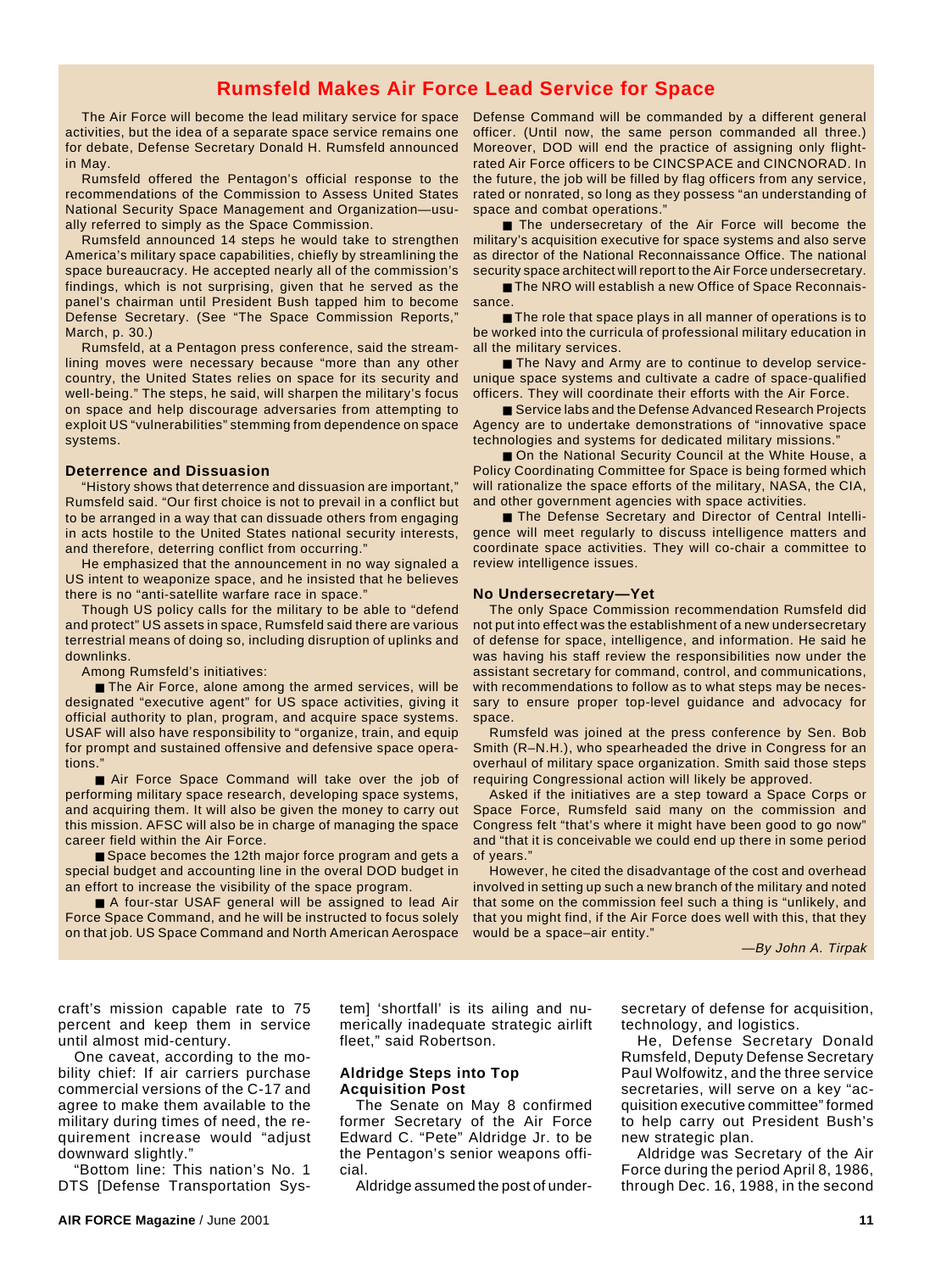## **Bush Makes it Official: US Would Defend Taiwan**

Using some of the bluntest language a President has ever employed in regards to a sensitive issue in US–China relations, President Bush on April 25 said the United States would do "whatever it took" to defend Taiwan against Chinese military aggression.

Deployment of US military forces "is certainly an option" if Taiwan is threatened by invasion, Bush said.

But he also cautioned that Taiwan should think twice before declaring independence, a move Beijing has warned could trigger an armed response. "I would certainly hope that Taiwan would not do such a thing," Bush said.

The statements about the US commitment to an island that China has long considered a wayward province came in a series of broadcast and wire service interviews meant to help mark George W. Bush's first 100 days in office.

Aides said the President did not misspeak and that his choice of words was deliberate. However, they denied the claim that Bush had altered the longstanding US policy of maintaining "strategic ambiguity" about what it would do if Chinese forces invaded Taiwan.

"Let the President speak for himself," said State Department spokesman Philip T. Reeker. "He said, very specifically, nothing has changed in our policy."

Under the terms of the 1979 Taiwan Relations Act the US is required by Congress to arm the Taiwanese so they can defend themselves, but Ronald Reagan, George H.W. Bush, and Bill Clinton kept quiet about whether the US would also send American troops to the area in a crisis. In part, this is meant to prevent the bolder factions in Taiwanese politics from unilaterally fomenting an armed clash with the mainland, secure in the knowledge that US forces were at their backs.

Whether US strategic ambiguity on Taiwan really leaves anyone guessing is an open question. When China conducted military tests off Taiwan's coast during Taiwan's 1996 elections, President Clinton dispatched two carriers to the region as a show of US resolve.

In fact, at least two high-ranking members of Bush's foreign policy team— Deputy Secretary of Defense Paul Wolfowitz and Deputy Secretary of State Richard Armitage—before taking office signed a public letter calling for a more explicit US commitment to Taiwan's defense.

President Bush's remarks triggered some consternation on Capitol Hill. Conservatives generally supported the tougher tone, yet said they remain unsure whether strategic ambiguity has been abandoned. Liberals were similarly unsure about whether policy had really been changed, but pretty sure they weren't happy about whatever had happened.

"If what the President said is in fact what he means or if it is indeed the new policy of the United States, it has profound implications for our country," said Sen. John F. Kerry (D) of Massachusetts.

The response in Taiwan itself was somewhat low-key. Officials appeared reluctant to say anything that would further anger a Chinese government already upset over the US decision to sell Taiwan Kidd–class destroyers, P-3 patrol aircraft, and to help the Taiwanese obtain diesel submarines.

Beijing, for its part, accused the Bush Administration of further damaging the already strained US–Chinese relationship.

"There is only one China in the world. Taiwan is part of China. It is not a protectorate of any foreign country," said Chinese Foreign Ministry spokesman Zhang Qiyue.

sile Treaty and erect a national missile defense system.

Many Democrats voted against confirmation to signal their displeasure with the Bush Administration's missile defense and arms control plans.

#### **Air Force Ponders Minuteman IV**

The Air Force is contemplating whether it makes sense to develop and produce a next-generation intercontinental ballistic missile. It's at a "thought-process stage," said a top USAF officer.

Work on an all-new Minuteman IV ICBM could begin as early as 2004, said Maj. Gen. Franklin J. Blaisdell, Air Force director of nuclear and counterproliferation, at a Washington seminar.

Today's arsenal of 500 Minuteman IIIs dates to the 1970s. Current improvement programs to replace guidance and propulsion systems will keep the missiles in good operational order until 2020. After that, the US may need a new weapon if it intends to maintain a land-based nuclear deterrent, said Blaisdell.

The 1980s–vintage Peacekeeper ICBMs are slated for retirement if the START II treaty comes into force. Plans call for the Defense Department to carry out a full-scale nuclear posture review this year.

#### **US Seeks Full Hearing on Veterans Case**

The Bush Administration has asked a full federal appeals court to rehear arguments in a case which, if it stands, may well result in Washington being forced to provide free lifetime health care for about 1.4 million elderly military retirees.

In February, a three-judge panel of the US Court of Appeals in Washington, D.C., ruled that the US had illegally breached an implicit contract by forcing military retirees into Medicare at age 65.

Reagan Administration. Earlier, he was undersecretary of the Air Force and director of the National Reconnaissance Office.

#### **Bolton Confirmed for Top Arms Control Spot**

John Bolton won Senate approval to become undersecretary of state for arms control and international security affairs.

The 57–43 vote to confirm Bolton was taken May 8. He is expected to play a key role in the Bush Administration drive to amend, abandon, or supersede the 1972 Anti-ballistic Mis-

## **Watts Takes Over Defense Department's PA&E Shop**

Retired Air Force officer Barry D. Watts on May 1 became the Pentagon director of Program Analysis and Evaluation.

PA&E has been controversial since its formation in 1961. It has been known at various times as the Office of Systems Analysis and as the Office of Planning and Evaluation. Its staff of about 160 civilians and military officers analyze alternative weapon systems and force structures, program alternatives, and the costeffectiveness of defense systems. It is sometimes said to play the role of "devil's advocate" on defense issues.

Watts is a former F-4G Wild Weasel pilot. From 1991 to 1993, he headed the Gulf War Airpower Survey's work on operations and effectiveness. Watts had been the director of the Northrop Grumman Analysis Center in Arlington, Va., since 1986.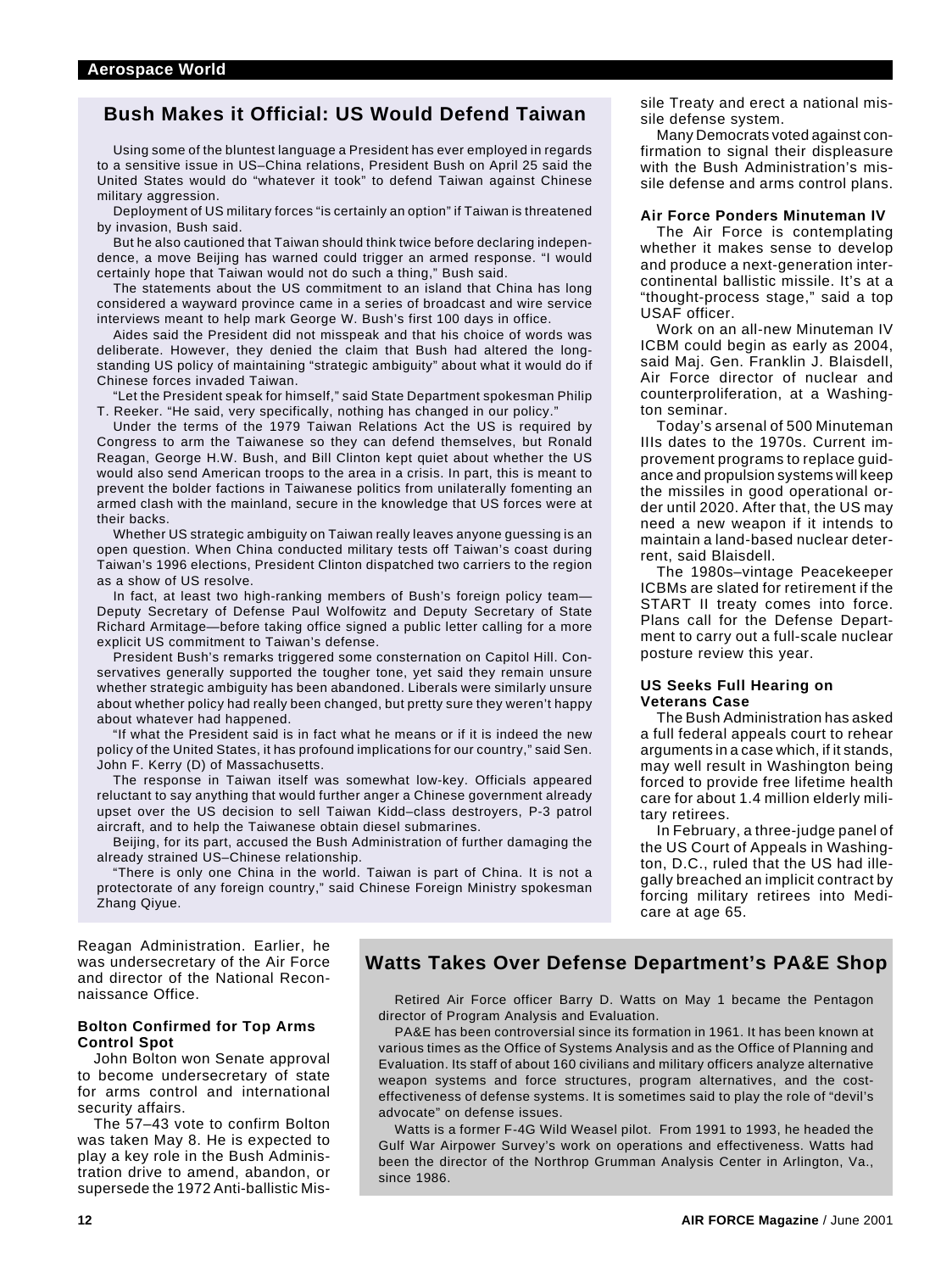The decision in the case directly affects only two retired Air Force lieutenant colonels, Robert L. Reinlie and William O. Schism, who entered service prior to June 7, 1956—the day Congress passed a law that limited 65-and-over retiree health care in service facilities to a space-available basis.

The plaintiffs, two Air Force retirees, have said they plan to broaden the case into a class action suit. Their counsel is George E. "Bud" Day, a retired Air Force officer and recipient of the Medal of Honor.

#### **New Military Pharmacy Benefit Begins**

On April 1, an estimated 1.4 million military retirees age 65 or older became eligible for Tricare pharmacy benefits as a result of legislation passed by Congress last year.

Under the new program, these older retirees and their families are able to obtain prescription medications via a mail-order service, Tricare network pharmacies, and nonnetwork pharmacies. Co-payments will be relatively small.

Those interested in further information can call 1-877-363-6337.

#### **CNO Says Carriers Still Beat All**

Chief of Naval Operations Adm. Vern Clark gave a tub-thumping defense of aircraft carriers at the Navy League's annual conference in Washington on April 12.

Responding to press reports that the Bush Administration might curtail or de-emphasize carrier programs in the future as a result of survivability and affordability concerns, Clark said, "For now and the near term there is no more powerful, no more capable platform ... than America's large-deck aircraft carrier."

The day of carrier vulnerability has not yet arrived, he said. One reason, he contended, is the speed of carrier movement itself. "This movement translates to a 700-square-mile area of uncertainty in 30 minutes," said Clark. "In an hour-and-a-half it grows to 6,300 miles. That presents a serious targeting problem."

#### **Bush Calls for More Base Closures**

As expected, the Bush Administration's new Fiscal 2002 budget plan calls for more base closures.

"DOD wastes money on infrastructure it does not need. ... With 23 percent in estimated excess infrastructure, it is clear that new rounds of base closures will be necessary to shape the military more efficiently," said budget documents.



**SSgt. J.C. Clark, an assistant dedicated crew chief from the 411th Flight Squadron, Edwards AFB, Calif., marshals Raptor 4003. The F-22 had just completed its 1,000th flight-test hour April 18.**

## **Vietnam War Erupts Anew for Ex–Sen. Robert Kerrey**

As a raw, 25-year-old Navy lieutenant, former Sen. Robert Kerrey (D–Neb.) in early 1969 led a raid in Vietnam that ended in the deaths of a dozen or so noncombatants.

Kerrey's revelation of his role in the long ago Thanh Phong killings came in the face of impending news reports detailing the events. Kerrey said a Bronze Star he had been awarded for leading the raid never meant a thing to him.

"I was so ashamed I wanted to die," said Kerrey, who also received the Medal of Honor for later actions during his Vietnam tour as a Navy SEAL officer. Kerrey lost part of his right leg in the war.

According to Kerrey and five other members of his SEAL unit, the killings of the civilians were accidental and inadvertent. Kerrey had led his SEAL unit to the village on the night of Feb. 25, 1969, in search of a Viet Cong leader who was allegedly present in the area.

One former member of the unit, Gerhard Klann, says Kerrey ordered the killing for fear that leaving behind civilians would endanger the unit's retreat. Every other team member disputes this "My Lai" interpretation of events, published in the New York Times Magazine on April 29.

Kerrey said his memory of the events is hazy but that in any case the deaths were not intentional. Kerrey and every member of the SEAL unit except Klann signed and issued a statement that said, in part:

"At the village we received fire and we returned fire. One of the men in our squad [Klann] remembers that we rounded up women and children and shot them at point-blank range in order to cover our extraction. That simply is not true. We know there was an enemy meeting in this village. We know this meeting had been secured by armed forces. We took fire from these forces and we returned fire. Knowing our presence had been compromised and that our lives were endangered we withdrew while continuing to fire."

In the wake of the news reports, Kerrey won staunch support from three US Senators, all decorated Vietnam veterans. All said the Pentagon would be making a big mistake if it opened an investigation, as some have sought.

Sen. John F. Kerry (D–Mass.), a former Navy officer, said, "If you were to ask me, I'd say no. ... That would mean you really have to go back and look at the entire underlying thesis of the war."

Sen. Max Cleland (D–Ga.), who lost both legs and an arm in combat, said, "I'm on the Armed Services Committee and I say no."

Sen. Chuck Hagel (R–Neb.), a former infantryman in Vietnam, said, "What would be the point of it?"

In a joint article in the Washington Post, the three said: "For our country to blame the warrior instead of the war is among the worst and, regrettably, most frequent mistakes we as a country can make."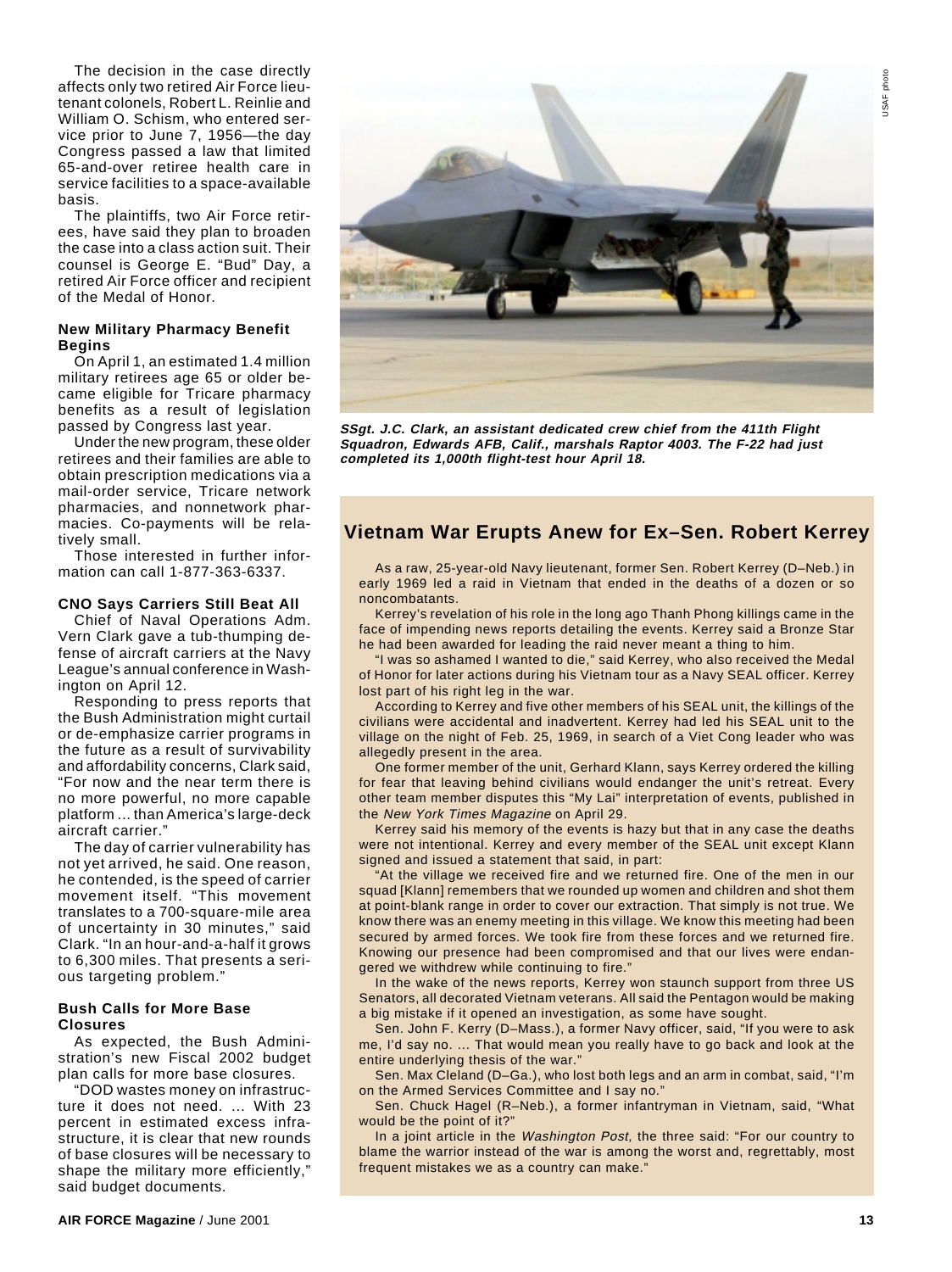## **US Resumes Surveillance Flights Near China**

Twenty-four US servicemen and -women returned to US soil April 12 after being held for 11 days in China, where they landed after their Navy EP-3 surveillance airplane collided in midair with a Chinese F-8 fighter.

Their release followed the delivery of an official letter from US Ambassador Joseph W. Prueher expressing "sincere regret" for the loss of the Chinese pilot, who was killed in the accident. The letter also said the US was "very sorry" that its crippled aircraft landed on Chinese soil without prior clearance.

The wording of the letter allowed Beijing to claim it had forced the world's only superpower to apologize and Washington to say that it had not, in fact, apologized at all.

This has been a difficult situation for both our countries," President Bush said after receiving news of the crew's impending release.

The lumbering EP-3 was flying an overt surveillance route in international airspace over the South China Sea on a route the US Navy had used for decades.

Crew debriefings indicated it was flying on autopilot, straight and level, when it was "buzzed" three times by a Chinese pilot.

On the third time, the fighter's tail hit the EP-3's No. 1 propeller. The autopilot went off, and the Navy airplane made a steep left turn and plunged 5,000 to 8,000 feet before its pilot, US Navy Lt. Shane Osborn, managed to regain control.

Metal shards pierced the EP-3 fuselage, creating noise and wind that made communication difficult. With two engines damaged, and missing its nose cone, the aircraft struggled to make an emergency landing at the nearest suitable field—Hainan Island, off the coast of southern China.

"I am told that the crew made some 25 to 30 attempts to broadcast Mayday and distress signals and to alert the world, as well as Hainan Island, that they were going to be forced to land there," said Defense Secretary Donald H. Rumsfeld at a briefing for reporters on April 13.

In the wake of the incident, the Chinese government continued to demand that the US halt surveillance flights off its coast and over the South China Sea. US officials, for their part, said there was no chance of that happening. "Reconnaissance flights are a part of a comprehensive national security strategy that helps maintain peace and stability in our world," said Bush.

The President declared that the flights would continue. Flights resumed May 7. China did not immediately release the EP-3. The US continued to demand its return. There was concern that China's military would be able to acquire significant intelligence and technical information from the aircraft.

Sen. John McCain (R–Ariz.) and Sen. Carl Levin (D–Mich.) introduced legislation in February that would authorize base closing rounds in 2003 and 2005.

#### **Choice of Retirement Plans Available**

Beginning this August, military personnel who joined the service on Aug. 1, 1986, or later will have new choice in retirement plans.

They will be able to either stay with the Redux system (at 40 percent of pay, plus a Career Status Bonus of \$30,000) or go with 50 percent retirement under the High-3 plan.

This sweetening of the retirement pot was included in the Fiscal 2000 National Defense Authorization Act. Information about the new choices is available at the Air Force Personnel Center Web site at http://www.afpc. randolph.af.mil/retsep.

#### **Congress Mulls Ending Tax on Bonuses**

Rep. John Hostettler (R–Ind.) introduced legislation that would end the tax on re-enlistment and other retention incentive military bonuses.

Under the current system, such bonuses are taxed at a rate of at least 28 percent unless the receiving service member is deployed to a combat zone.

"The current taxation of bonuses can mean the difference between retaining a pilot that this nation has

### **War and Peace**

"Even with the currently approved C-17 'multiyear procurement' program, we will still fall approximately 10 percent short of being able to meet ... operational war plans. Complicating matters even more, the ongoing retirement of our C-141 fleet ... is rapidly putting Air Mobility Command in a position, based on a simple shortage of airframes, where ... it is losing the flexibility to reliably and efficiently meet the country's peacetime requirements. Simply put, the authorized C-17 fleet of 134 programmed aircraft cannot and will not offer the same flexibility as did the 256 aircraft C-141B fleet it is replacing."

**—USAF Gen. Charles T. Robertson Jr., commander, Air Mobility Command, from April 26 remarks to a Senate panel.**

## **Global Hawk Goes Trans–Pacific**

The Air Force's Global Hawk Unmanned Aerial Vehicle on April 22–23 became the first UAV to traverse the Pacific Ocean nonstop.

After taking off from Edwards AFB, Calif., before dawn, the aircraft flew southwestward for roughly 22 hours, at altitudes as high as 65,000 feet. It covered a distance of 8,600 miles.

USAF operators, working out of a control facility at Edwards, got the UAV airborne. Ground crews monitored the UAV's flight but did not control it. It flew autonomously on a preprogrammed route, successfully landing on a runway at an Australian military base outside the southern city of Adelaide. It touched down at 8:41 p.m. local time, April 23. It was 14 minutes ahead of schedule.

Plans called for the high-altitude, long-endurance UAV to participate in combined US–Australian military exercises through May and early June. While deployed, the Global Hawk will have the special designation "Southern Cross II," commemorating a previous US–Australian aviation event. In 1928 two US and two Australian aviators crossed the Pacific in a Fokker trimotor named "Southern Cross<sup>'</sup>

The Global Hawk's 116-foot-span wings enable the jet-powered aircraft to carry 15,000 pounds of fuel, which accounts for 60 percent of the aircraft's weight. It cruises at a speed of about 400 miles per hour.

It has a range of 13,800 miles.

Its current sensors include a synthetic aperture radar with a moving target indicator mode and an electro-optical and infrared sensor. Using a combination of these sensors, the system can "see" through adverse weather and image day or night, from an altitude of up to 65,000 feet.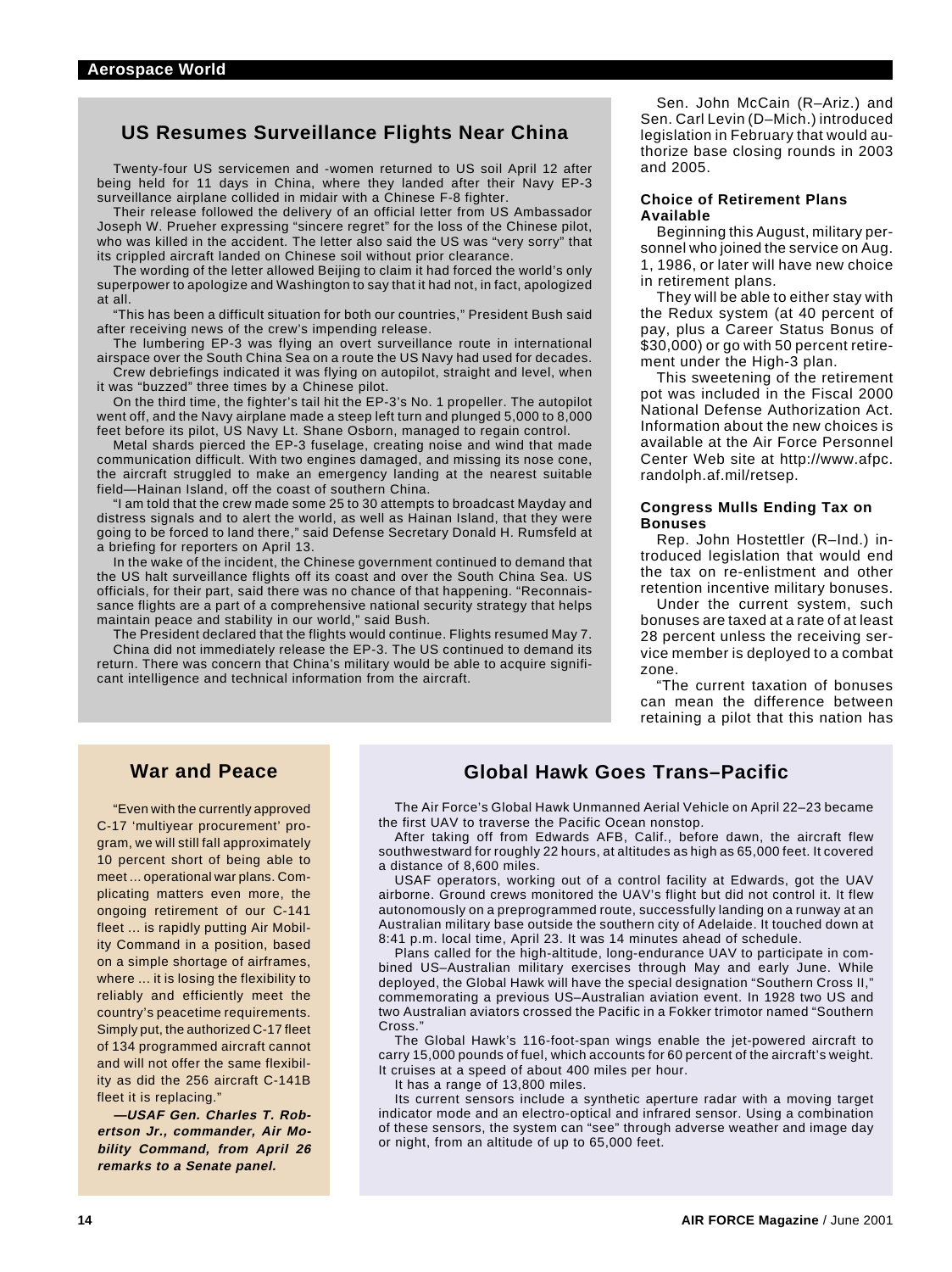spent millions of dollars to train or losing him to one of the major airlines," said Hostettler. "If we want to retain the best and most experienced people in our armed services, then we must at least provide greater incentives for them to stay.

#### **IDA Slams Mobile Offshore Base Idea**

The Mobile Offshore Base—a sort of giant, semistationary aircraft platform that some envision as fulfilling a multitude of deployment roles—would in fact be more expensive and less effective than alternatives.

That is the conclusion of an Institute for Defense Analyses study, according to "Inside the Navy," a Washington newsletter.

One 5,000-foot-long MOB would cost about \$10 billion to purchase and another \$25 billion to maintain over a 40-year life span, according to IDA. Aircraft carriers, large monohull sea bases, and ground bases would all be less expensive, it added.

While strike aircraft might be able to operate from an MOB, support aircraft could not, necessitating additional basing options. Furthermore, the presence of many strike aircraft in a small seaborne area could present a tempting target for ballistic missiles or other adversary weapons.

"The MOB is subject to the same threats as any large naval vessel," says the IDA study, as quoted by "Inside the Navy." "Its large size is both an advantage and a liability."

#### **Predator UAVs Begin Operating From Macedonia**

USAF Predator Unmanned Aerial

## **Osprey Crash Caused by Hydraulic, Software Failures**

The crash of a V-22 Osprey during a training flight in North Carolina last December was caused by a deadly combination of a burst hydraulic line and defective computer software.

The accident, which killed four Marines, was not attributable to aircrew error, said officials.

"Failures and mishaps are seldom caused by a single factor. This one was no exception," said Marine Gen. Martin R. Berndt at an April 5 Pentagon briefing for reporters.

According to the report, the trouble began as the Osprey's pilot, Lt. Col. Michael L. Murphy, tried to shift the aircraft's tilt rotors from the horizontal, airplane mode into their vertical, helicopter mode.

Midway through the shift, a titanium hydraulic line burst, causing total loss of fluid in the V-22's primary flight control system. Bundled wire within the left engine compartment had chafed the tube enough to cause it to fail.

By itself, such a problem should not have caused the aircraft to crash, due to backup systems. But the fluid loss caused a flight control warning light to flash and a warning tone to sound.

"The published procedure for responding to such a failure is to press the primary flight control system reset button," said Berndt.

When Murphy did so, a software flaw caused rapid and significant changes to the aircraft's prop-rotor pitch, causing the V-22 to speed up and then slow down. He continued to press the button, as many as 10 times in a few seconds. Unbeknownst to him, that was making things worse.

"The accelerating and decelerating of the aircraft every time that button was pressed was what caused the aircraft to stall and lose controlled flight," said Berndt.

The report called for a complete redesign of the systems at issue. Such work could delay the already-troubled Osprey program anywhere from three months to two years.

Vehicles began operating from Macedonia's Petrovec airport the first week in April.

The UAVs were part of NATO's increasing effort to prevent infiltration of forces across the Kosovo– Macedonia border.

Previously, the only UAVs available to help patrol for Albanian rebel insurgents moving into Macedonia



**Chuck Gardner, a Northrop Grumman Ryan systems engineer for the Global Hawk Unmanned Aerial Vehicle tests some of its systems before its departure April 22 on its trans–Pacific journey from Edwards AFB, Calif., to Australia.**

were short-range German army models. Force protection guidelines restricted use of manned US reconnaissance flights.

Meanwhile, an Air Force crash report released April 12 linked the Oct. 23 crash of a Predator operating over Kosovo to improper maintenance.

Evidence indicated that propeller assembly components were improperly lubricated, and a key bolt was stripped, said the report. These faults led the Predator to crash into a hill 180 miles southeast of Tuzla AB, Bosnia.

#### **Production of JDAM Accelerates**

The Office of the Secretary of Defense recently approved full-rate production of the Joint Direct Attack Munition—a step that clears the way for production of upward of 90,000 JDAM conversion kits by 2008.

The new precision guidance kit proved its worth during Operation Allied Force in 1999. During the Kosovo campaign 652 JDAMs were dropped by B-2 stealth bombers. Weapon accuracy has far exceeded expectations, said officials.

JDAM tail kits are fitted on existing "dumb" iron bombs and use a Global Positioning System/Inertial Navigation System to steer toward a target.

Weapon requirements call for an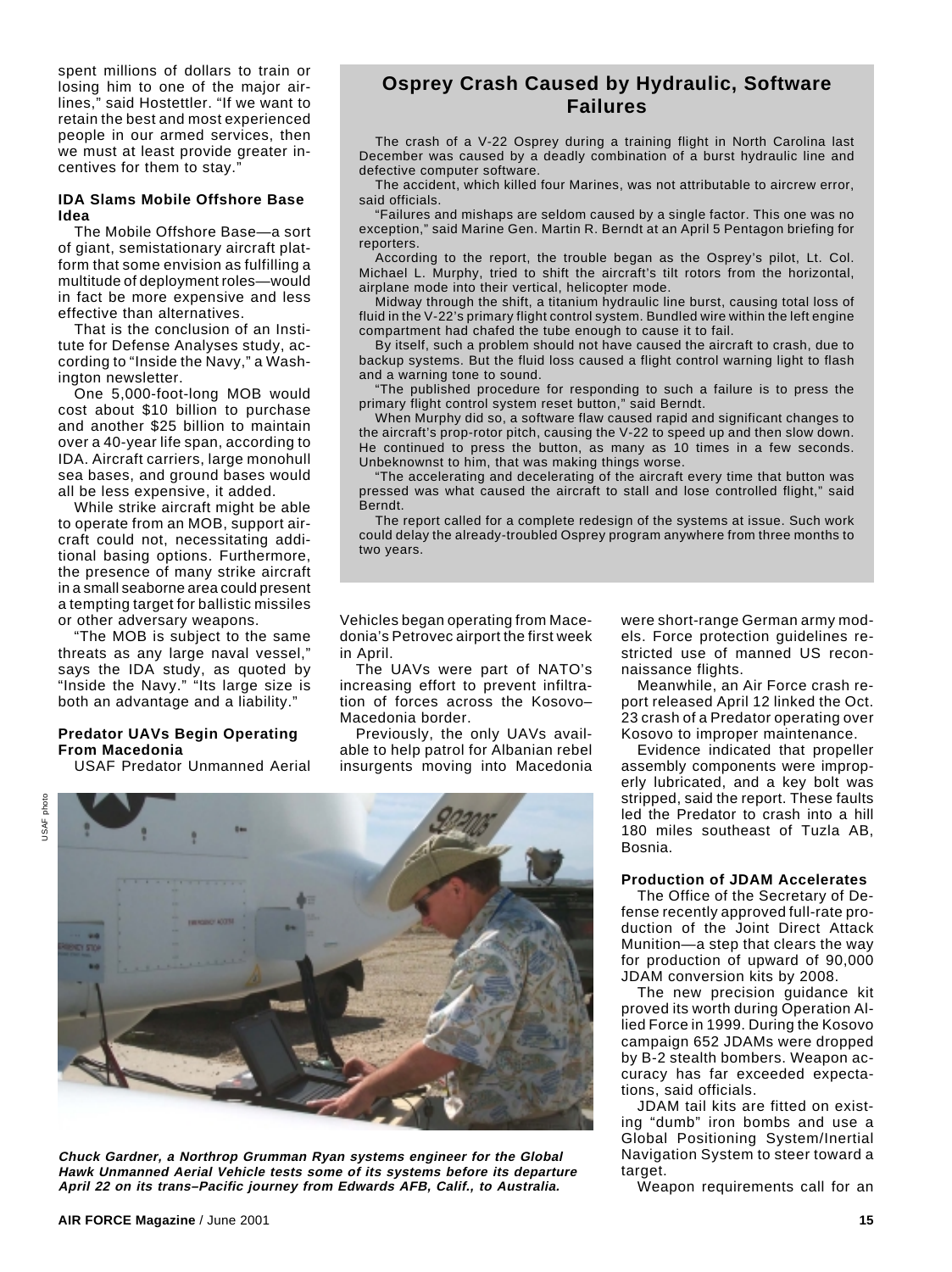## **Female USAF Fighter Pilot Slams Dress Rules in Saudi Arabia**

The top-ranked female fighter pilot in the Air Force has gone public with objections to the way in which US servicewomen are ordered to behave while deployed to Saudi Arabia, an ultraconservative Muslim kingdom.

Maj. Martha McSally, an A-10 pilot, says it contravenes US values for her commanders to order her to satisfy host nation sensibilities by wearing a black head scarf and a neck-to-toe robe when she leaves her base.

She further objects to being asked to sit in the backseats of cars, per the Saudi interpretation of Islamic tenets.

In Saudi Arabia she is "treated like a Muslim piece of property," McSally told USA Today.

McSally said some military women based in Saudi Arabia have had run-ins with the Saudi religious police.

"Some of our gals who have walked through a mall, they are kind of lax on the headgear thing where some of them just wear them around their neck—but there have been times where a [Saudi religious policeman] comes up and just gets angry and starts kind of hitting them with little sticks."

McSally told USA Today that, at a minimum, she should be permitted to wear long pants and long-sleeve shirts when traveling at night in a car between military installations and that women should be allowed to wear their uniform when off base on official business.

Her previous attempts over the past six years to get some action on her complaints within the system have been to no avail, she said.

"I understand for security reasons why we need to be allies with the Saudis," she said. "But it is also part of our national security strategy to promote American values abroad. We, in the military, sign up to give our lives for the freedoms that we value deeply and people have died for before us."

USA Today reported on April 30 that the senior American military commander in Saudi Arabia, USAF Brig. Gen. Gary R. Dylewski, will review and may change a policy requiring female military personnel deployed in that country to wear a neck-to-toe robe known as an abaya, military officials say.

Military spokesmen say that Dylewski, who assumed the command in April, would review the policy. As the new commander, they say, he is reviewing all policies, and there is no assurance he will change this one.

The dress code governing female US military personnel actually is promulgated by US authorities, not the Saudis themselves. US employees of the State Department in Saudi Arabia are not required to wear the abaya.

Part of the reason for the stricter rules is that US military personnel, unlike diplomats, are not protected from local laws by diplomatic immunity.

accuracy of 30 meters using only INS guidance, and 13 meters when INS is supplemented by GPS.

"We are getting 14 meters with INS and 8 meters with GPS/INS. So we are almost meeting the GPS–aided requirement with only the INS," said Lt. Col. Richard Walley, JDAM program deputy director.

#### **New Munitions Dispenser Gets Green Light**

The Department of Defense has approved full-rate production of the Wind-Corrected Munitions Dispenser, the Air Force announced April 10.

Officials said the WCMD had proved itself a model acquisition program. It reached the full-rate goal line in five years, instead of the 10 years typically required of a program of its size. Initially estimated to cost \$25,000 per unit, WCMD kits in fact will cost around \$9,000 apiece.

"We are absolutely ecstatic about the recent [full-rate] decision," said Lt. Col. Jeff Severs, WCMD development system manager.

The WCMD is a tail kit that is fitted on unguided cluster munitions to convert them into more accurate adverse weather weapons. Inertial guidance

allows pilots to deliver cluster munitions from altitudes of up to 45,000 feet, without regard to wind or the possibility of launch alignment error.

Plans call for eventual purchase of a total of 40,000 units—30,000 for the CBU-87 Combined Effects Munition, 5,000 for the CBU-89 Gator mine system, and 5,000 for the CBU-97 Sensor Fuzed Weapon.

#### **Rumsfeld Aide Tapped for DOD Policy Slot**

Stephen A. Cambone, a special assistant to the Secretary of Defense, Donald Rumsfeld, has been nominated for the position of principal deputy undersecretary of defense for policy, the White House announced on April 23.

Cambone has served as staff director of the Commission to Assess US National Security Space Management and Organization and director of research at the National Defense University's Institute for National Strategic Studies. He was also staff director of the Rumsfeld Commission study of the ballistic missile threat to the US.

#### **Air Force Proposes Langley for F-22**

The Air Force has filed a draft Environmental Impact Statement with the Environmental Protection Agency regarding proposed homes for the first wing of F-22 Raptor fighter aircraft.

Among the items analyzed in the study are the estimated effect of a wing of 72 F-22s on air, water, and land quality and on the quality of life for the population surrounding proposed basing locations.

Langley AFB, Va., is the service's first choice for an initial F-22 location. Others in the running include Eglin AFB, Fla., Tyndall AFB, Fla., Elmendorf AFB, Alaska, and Mountain Home AFB, Idaho.

The Air Force has already sched-

## **China's Burgeoning Public Image Problem**

Chinese belligerence about Taiwan and US operations in the South China Sea and other irritants are affecting US opinion.

According to a CNN/USA Today/Gallup poll released in late April, the American view of China has grown much more negative over the past year.

In May 2000, 51 percent of Americans thought of China as either an ally or friendly nation. Only 43 percent said China was unfriendly or an enemy.

A year later, the proportion of Americans with a positive view of China has plummeted to 27 percent. Meanwhile, 69 percent view the Communist giant as unfriendly or even as an enemy.

According to the poll, a plurality of Americans don't want Beijing to host the 2008 Olympic games.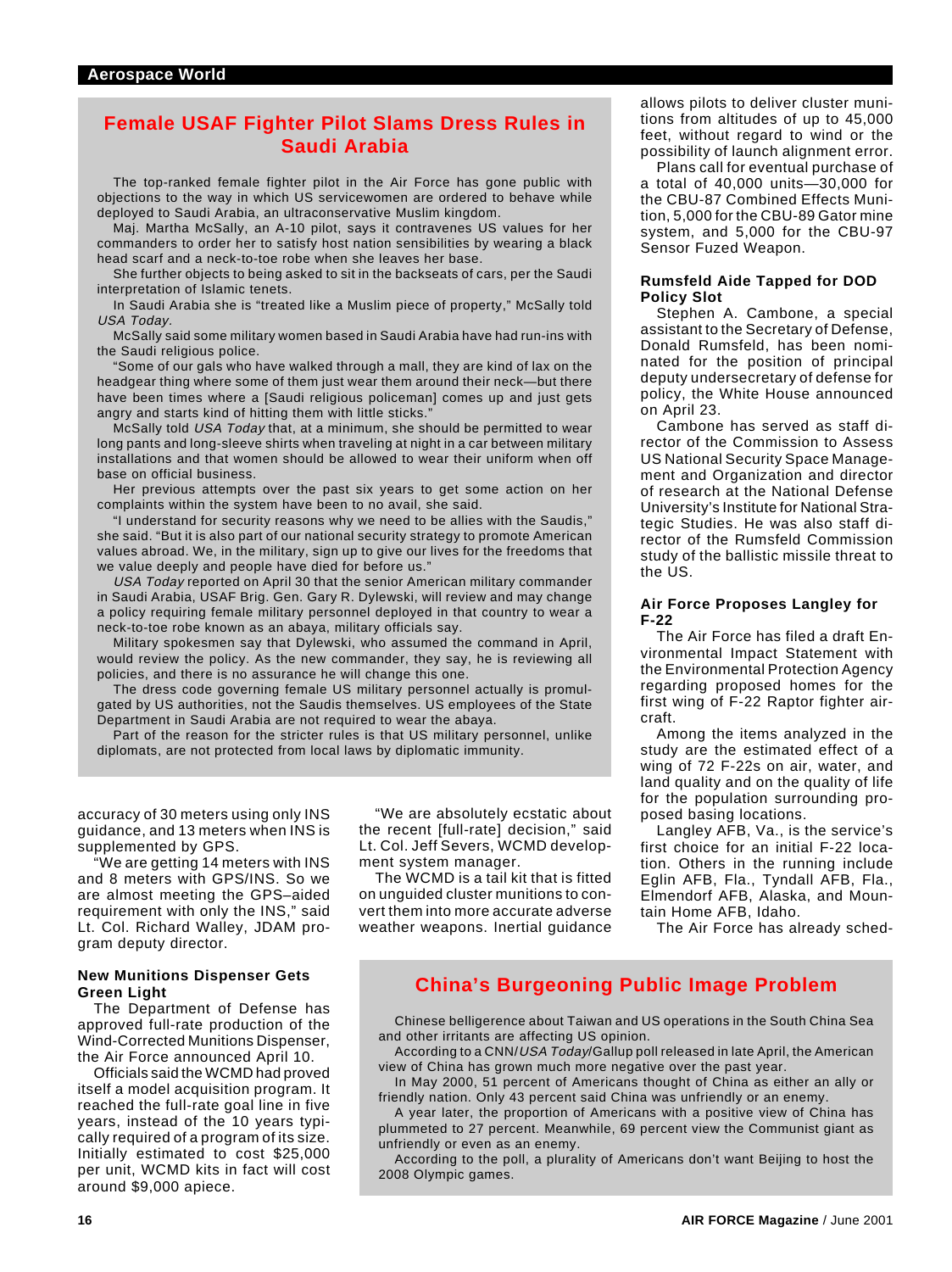## **From Bush, a "New Framework" for Defense and Deterrence**

In a major security affairs address at National Defense University, President George W. Bush on May 1 called on the US to move beyond the 1972 Anti-Ballistic Missile treaty and erect missile defenses as soon as possible.

"We need a new framework that allows us to build missile defenses to counter the different threats of today's world," said Bush. He added, "This treaty does not recognize the present or point us to the future. It enshrines the past."

Such a switch could lay the groundwork for further deep reductions in nuclear warheads, said Bush. Taken as a whole these steps would create a new concept of nuclear deterrence. "We must seek security based on more than the grim premise that we can destroy those who seek to destroy us," the President declared in the Washington speech.

Bush emphasized that he did not propose to abandon deterrence but rather enhance it and put it in broader context. He said, "We need new concepts of deterrence that rely on both offensive and defensive forces. Deterrence can no longer be based solely on the threat of nuclear retaliation."

This new framework, said Bush, would in fact encourage further cuts in offensive nuclear weapons. "Nuclear weapons still have a vital role to play in our security and that of our allies," he said, but "my goal is to move quickly to reduce nuclear forces.

The United States currently has 7,295 deployed strategic warheads compared to Russia's 6,094. Russia has been looking for big cuts, while the Bush Administration unofficially has been discussing making unilateral cuts down to 1,500 US warheads.

The missile defenses envisioned by Bush officials go far beyond the limited land-based system called for in plans produced by the Clinton Administration.

The postulated near-term missile defense system might feature both sea-based and land-based technologies, the President said. Such weapons would aim to knock down ballistic missiles in midcourse or as they re-enter the atmosphere.

Bush's speech offered no system specifics. Army officials have reportedly claimed the service could have a start-up, land-based interceptor system ready in 2004, if pressed. The Navy has said that two Aegis cruisers equipped with 50 missiles optimized for missile defense could be deployed in about the same time.

In the medium-term, weapons that seek to attack missiles in their boost phase, when they are more vulnerable, could add depth to an initially deployed system. The Air Force's Airborne Laser is a preeminent candidate to provide such capability.

We have more work to do to determine the final form the defenses might take," said Bush. "We will explore all of these options further."

The President promised to consult closely with allies on the missile defense subject. In the past, many European nations have worried that US withdrawal from the ABM accord could reignite the nuclear arms race, with a fearful Russia rebuilding its nuclear arsenal to try and make sure it can always strike US soil.

Bush's speech called for Russia and the US to work together to develop a "new foundation for world peace and security in the 21st century." Moscow's initial reaction was guarded but at least not hostile.

Russia is "ready for consultations and we have something to say," said Russian Foreign Minister Igor Ivanov.

On Capitol Hill, senior Democrats had only a negative reaction, indicating that Bush's push for missile defense could become a major point of difference between the parties.

Democrats objected to abandoning the ABM pact, which they described as a cornerstone of the world arms control regime, for a defensive system which is unproved at best and unworkable at worst.

The struggle over the issue of missile defense could become "one of the most important and consequential debates we will see in our lifetime," said Sen. Thomas Daschle (D–S.D.), the Senate minority leader.

Bush, however, said his new framework will permit "a clear and clean break from the past and especially from the adversarial legacy of the Cold War."

uled a series of public hearings in communities surrounding these installations in an attempt to gather public comment regarding F-22 basing.

The full text of the F-22 EIS statement can be found on the World Wide Web at www.cevp.com.

#### **Property Maintenance Shortfalls Dogging AFRC**

Lack of money for building new buildings and maintaining old ones is hurting Air Force Reserve Command readiness, AFRC officials told Congress.

"For the men and women of the Air Force Reserve, their quality-of-life facilities are where they train and work," Hilton Culpepper, AFRC assistant civil engineer, told a Senate panel. "When they are constantly faced with inadequate facilities that we cannot maintain, it eventually takes its toll on recruitment, retention, and mission accomplishments."

AFRC owns and operates 12 installations consisting of more than 10,000 acres, 1,000 buildings, and 12 million square feet of space.

Operating from these and 55 other locations, AFRC provides 20 percent of Air Force capability at a cost of only four percent of the service's budget, according to Culpepper.

AFRC military construction requirements are more than \$683 million, yet the command only receives enough funding to complete fewer than two projects per year.

"At this rate, our facilities can be replaced only every 314 years," said Culpepper.

#### **House Considers Military Voting Rights Bill**

A bipartisan group of House lawmakers introduced legislation to protect voting rights for military members and their families.

The legislation follows last fall's Florida election controversy, which, among other things, showed inconsistencies in the treatment of service member absentee votes.

"A military person's vote should not be overshadowed by postmark discrepancies, confusion about residency requirements, or other technicalities that are often times out of their control," said Rep. Mac Thornberry (R–Tex.), a bill sponsor.

The measure would guarantee residency for service members and their families in all federal, state, and local elections. It would establish a standard 30-day period for receiving and mailing in absentee ballots and require states to find clear and convincing evidence of fraud before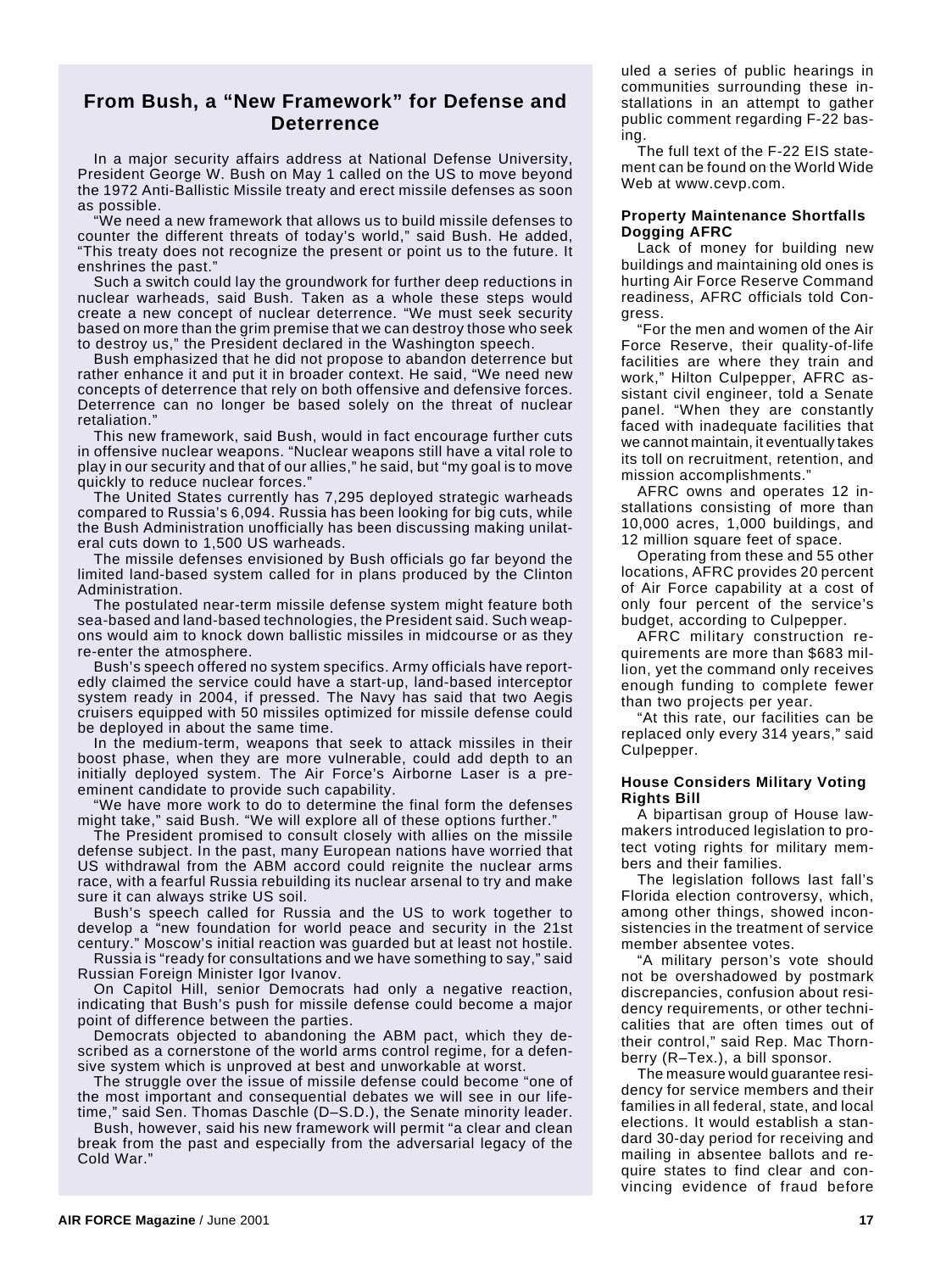## **Mediocre Pilot—And Much More**

"Hero of the era," "martyr of the revolution," "heroic defender of the motherland," "brave serviceman," "versatile talent," "good husband," "good cook, able to prepare delicious food," "skillful tailor who made a fashionable skirt for his wife to mark their wedding anniversary," "accomplished painter," "fine singer," "flower arranger," "meticulous housekeeper," "a man of fantastic health," "adept at computers," "a man who persuaded his wife, pregnant for the first time, to have an abortion."

**—Official propaganda tributes to Wang Wei, late Chinese pilot who flew his fighter into a US Navy EP-3 aircraft over the South China Sea. From report in April 27 New York Times.**

throwing out ballots in a federal election because they lack postmarks.

### **Kuwait Bombing Was Pilot Error**

The mistaken bombing on March 12 of an observation post at a training range in Kuwait stemmed largely from pilot error, said an accident report.

A Navy F/A-18 pilot, Cmdr. David O. Zimmerman, mistook the post for his intended target, according to the report. An Air Force ground controller taking part in the night bombing run was using an infrared beam visible through the Hornet's night vision equipment to point out the true target.

For some reason Zimmerman focused on the source of the beam and not on its endpoint.

A moment's distraction on the part of the ground controller caused him to clear the Hornet for weapons delivery moments before he realized it was in fact aiming for him. Six people died in the accident.

#### **GD to Buy Newport News Shipbuilding**

General Dynamics on April 25 announced that it had agreed to purchase Newport News Shipbuilding Inc. for \$2.1 billion.

The deal has yet to be approved by shareholders and must pass legal muster with the Department of Defense and Department of Justice. If completed, it would leave General Dynamics as the nation's lone builder of nuclear-powered aircraft carriers and submarines.

Analysts said that a GD–Newport News consolidation could raise antitrust issues, but the slow pace of large shipbuilding for the military means that competition in the area is already virtually nonexistent.

Northrop Grumman announced May 9 that it has offered to acquire Newport News, citing concern that

the GD merger "would create an unhealthy monopoly."

#### **Crash Kills Two Luftwaffe Officers**

Two German air force aircrew members were killed March 25 when their Tornado fighter–bomber crashed on the Nevada Test and Training Range.

The two Germans were taking part in a Red Flag exercise at Nellis AFB, Nev. Germany was one of five foreign nations that sent crews to participate in the latest Red Flag sequence.

An investigation is under way. It involves investigators from the US and German air forces.

#### **Minuteman Refurbishing Proceeds**

A newly refueled Minuteman III ICBM was recently installed in launch facility Hotel-02 at Malmstrom AFB, Mont., as part of the Air Force's ongoing Propulsion Replacement Program.

Malmstrom is the first installation to take part in the program. Minuteman units at F.E. Warren AFB, Wyo., and Minot AFB, N.D., will begin receiving updated boosters later this year.

New propellant has previously been poured into several stages of the three-stage Minuteman systems. However, the current program represents the first time all three stages have been refueled simultaneously, said officials.

"As the solid propellant [inside the boosters] ages, it dries out and shrinks," said Col. Jack Anderson,

## **DOD Sees Little Danger From Gulf War Chemical Agent**

Two new Pentagon investigative studies conclude that no US service personnel—with the possible exception of a few special operations force units—were exposed to chemical warfare agents in the aftermath of coalition air attacks on several Iraqi munitions dumps.

One of the reports focuses on Al Muthanna, the nucleus of Iraq's entire chemical weapons programs.

During the night of Feb. 8, 1991, a USAF F-117 penetrated Al Muthanna's Bunker 2 with a laser-guided bomb. Postwar inspection confirmed that the attack destroyed hundreds of nerve agent–filled 122 mm artillery rockets.

Of an estimated nine tons of nerve agent sarin in the bunker, only about 10 kilograms escaped into the atmosphere, the new DOD study concludes. The rest was destroyed in the fierce fire that followed the attack.

Pentagon computer models estimate that the maximum hazard area extended no farther than 50 kilometers to the southeast. Yet no US forces in the region were closer than 412 kilometers from Al Muthanna.

The second study deals with the destruction of the Muhammadiyat Ammunition Storage Site as the result of a series of air raids in January and February 1991.

Coalition planners knew that Muhammadiyat was an ammo dump and suspected Scud missile depot. It is unclear whether they knew it also contained nerve- and mustard gas–filled bombs before a postwar UN inspection.

Muhammadiyat was bombed 17 times, on 15 separate days. In total, 180 kilograms of nerve agents and 2,969 kilograms of mustard blister agent were released into the atmosphere, according to DOD estimates.

The closest that US forces were to the nerve agent hazard area, at any time, was 35 miles. They never came closer than 125 miles to the possible mustard agent hazard area, according to the study.

It is possible that a few forward deployed special operations forces personnel operating in Iraq were exposed to a low level of nerve agent on Feb. 17, 19, or 24, 1991.

"For these soldiers, we cannot determine if nerve agent exposure occurred since we only know the general vicinity, not the precise location, of these soldiers during the time of the hazard," concluded the Pentagon study.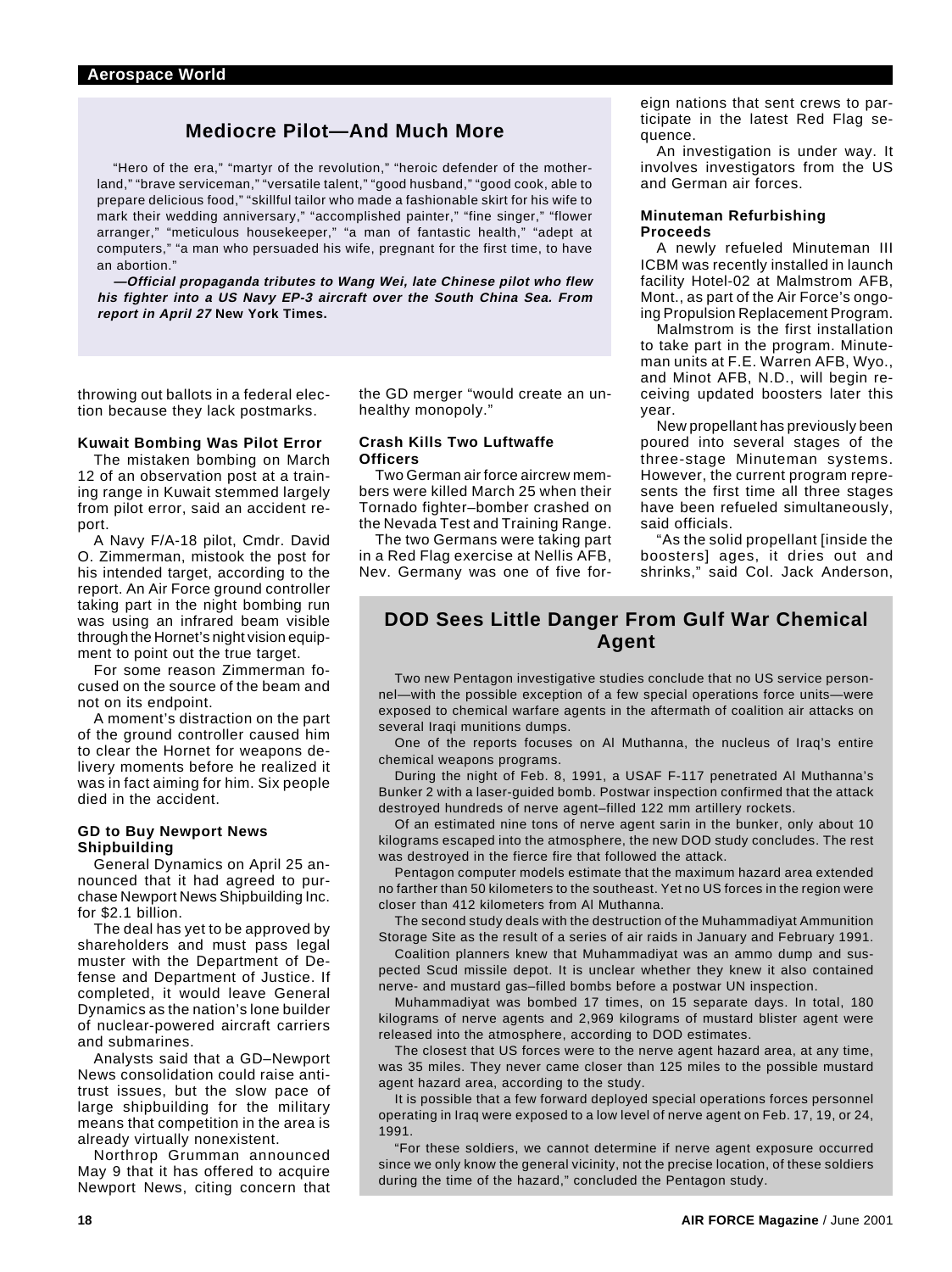#### **Aerospace World**

341st Logistics Group commander. "Eventually it pulls away from the liner of the booster and leaves air spaces or gaps."

These gaps can greatly impact the nature of the propellant burn and its efficiency and reliability, said Anderson.

The approximate cost of the program is \$1.8 billion for 607 boosters. Life of the ICBMs will be extended at least through 2020.

#### **DSB Says US Should Strengthen Homeland Defense**

A new Defense Science Board report says the Pentagon needs to place greater emphasis on homeland defense.

"Asymmetric" threats such as biological weapons, cyber-war, and even suitcase nuclear bombs are increasing and require a more sophisticated US response, the DSB study says, according to "Inside the Air Force."

Perimeter defense is no longer enough. DOD needs to think more about a layered approach that would include information defense, unconventional nuclear warfare defense, and intelligence for civil defense, among others.

The 2000 DSB study, "Protecting the Homeland," was recently cleared for public release. Its call for a more energetic homeland defense mirrors the Hart–Rudman Commission final report issued in late January. (See "Hart–Rudman Calls for Homeland Defense," April, p. 64.)

#### **News Notes**

■ Lt. Col. Stayce D. Harris assumed command of the 729th Airlift Squadron, March ARB, Calif., on Feb. 24, becoming the first African American woman to command an Air Force flying squadron.

**Filmer Filte State II satellite has** begun on-orbit testing following a successful Feb. 27 launch.

■ The Air Force has sent its 21st Defense Support Program satellite to Cape Canaveral, Fla., to prepare for a summer launch. Air Force Space Command's 3rd Space Launch Squadron is working toward an early August liftoff.

■ The Air Force took delivery of its first Block 12 C-17 on March 23. Among other improvements, this updated Globemaster version incorporates global air traffic management capability and the extended range fuel system.

■ On April 3 Raytheon Aircraft announced that the US Navy and US



**SrA. Rene Marvel and A1C Frank Collins, chefs from the 21st Space Wing "Knights," serve their teammates during a food preparation event at Guardian Challenge 2001. Air Force Space Command holds the annual four-day space and missile wartime readiness competition at Vandenberg AFB, Calif.**

Air Force have ordered 59 T-6A Texan II trainers and technical support worth \$148.3 million. Of the 167 ordered so far, 30 will go to the Navy and 137 to USAF, which is slated to begin training later this year. Plans call for the Navy to receive a total of 328 T-6As through 2017 and the Air Force 454.

■ Seymour Johnson AFB, N.C., is the Air Force winner of the 2001 Commander in Chief's Award for Installation Excellence. Other winners included the Army's Ft. Bragg, N.C., Fleet Activities Yokosuka, Japan, and Marine Corps Base Camp Lejeune, N.C.

SSgt. Pete Leija, RAF Lakenheath, UK, was selected as the Air Force Exceptional Innovator of the Year. Leija was honored for a suggestion of a change in the inspection criteria for F-100-229 engines that could save the service more than \$8 million annually.

**The Air Force recently named** its 2000 Air Force Contracting Award recipients. In the Professionalism in Contracting category, the winners included: Supervisory, Maj. Thomas J. Snyder, San Antonio Air Logistics Center, Tex.; Nonsupervisory, Capt. Cameron G. Holt, Aeronautical Systems Center, Wright–Patterson AFB, Ohio; President's Committee Award, 6th Contracting Squadron, MacDill AFB, Fla.; Chairman's Award, Beatrice R. De Los Santos, 311th Human Systems Wing, Brooks AFB, Tex.

Lt. Col. Tony Aretz, deputy department head for behavioral science at the US Air Force Academy, was recently named an American Council on Education fellow for 2001–02. The award will allow Aretz to spend time at a university in Denver or Boulder, Colo., studying conflict resolution.

■ On April 2, 1st Lt. Mark Hadley, Misawa AB, Japan, ejected safely before his F-16 crashed into the ocean off northern Japan. He was taking part in an air-to-ground combat training exercise at the time of the incident.

The winners of the 45th annual Air Force media contest were announced April 3. They include: Print Journalist of the Year, Tim Barela, Air Education and Training Command, Randolph AFB, Tex.; Broadcast Journalist of the Year, SrA. Marty Rush, Air Force News Service, San Antonio, Tex.; Military Funded Newspaper (large), "Northern Light," 35th Fighter Wing, Misawa AB, Japan, and Military Funded Newspaper (small), "Patriot," 439th Airlift Wing, Westover ARB, Mass.

■ Col. Alvin L. Hicks, former commander of the 311th Air Base Group, Brooks AFB, Tex., was sentenced April 3 to three months of confinement, a loss of all pay and allowances, and a \$50,000 fine. He had been convicted of indecent assault and conduct unbecoming an officer in regards to an attack on a lieutenant under his command.

The Air Force's 2000 Mainte-